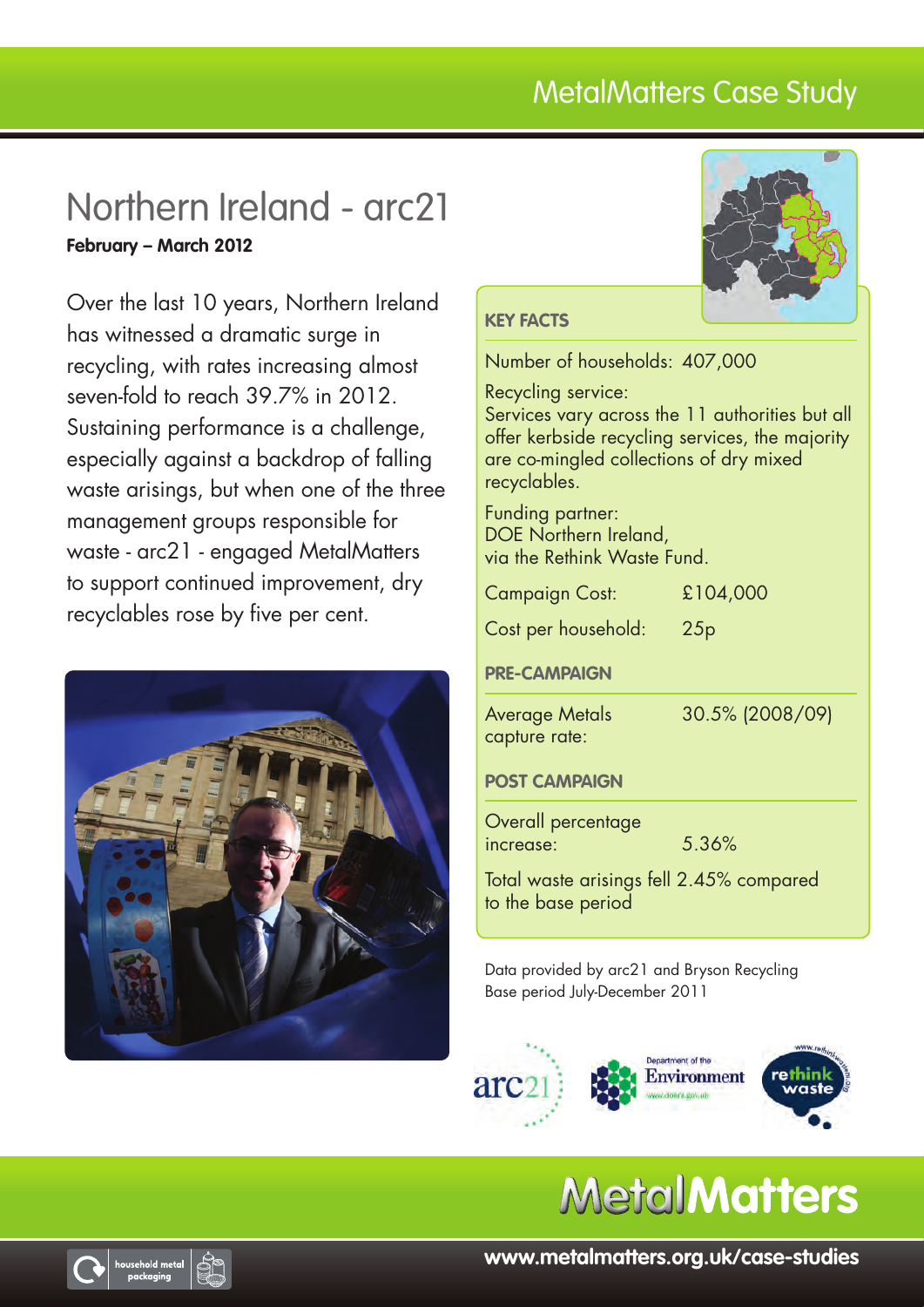## **Overview**

The north-eastern arc21 region includes around a quarter of the country's land area and half of the population. Made up of 11 councils with a diverse range of rural and urban housing stock, it is the most densely populated area in Northern Ireland, with an equally wide socio-economic mix.

Participating authorities operate a range of kerbside sort and co-mingled services, with collected recyclable materials sent to Northern Ireland firm Bryson Recycling for sorting before they are forwarded for reprocessing.

Five of the 11 authorities expanded their services to include aerosols and foil trays during 2011, so that by the launch of the campaign all were collecting food and drink cans, foil trays and empty aerosols for recycling.

# The Campaign

The programme was launched in February 2012 with funding from DOE Northern Ireland's Rethink Waste programme and MetalMatters. The first implementation since MetalMatters' initial trial programmes, the campaign was significantly scaled up to cover 407,000 households, and represented the largest recycling communications programme jointly funded by public and private sector partners.

### **The eight-week campaign incorporated**

- Two leaflet drops to every household, week 1 and week 6
- Radio advertising (3 weeks, 280 x 30 second slots)
- Outdoor advertising (110 buses, 106 bus shelters)
- Recycling vehicle advertising (60 collection vehicles)
- The refit of the arc21 education bus, and a range of giveaways
- PR support, including access to free template materials for local campaigns
- High profile launch event attended by Alex Attwood, Environment Minister for Northern Ireland.

To enhance MetalMatters' existing knowledge base and provide valuable feedback to programme partners, a series of post-campaign focus groups were commissioned. In addition to gauging the effectiveness of the communications campaign and its messaging, the Perceptive Insight participants also explored more general barriers to and knowledge of recycling.



# Programme Results

Results showed a conclusive rise in the collection of both dry recyclables and household metals. While waste arisings as a whole continued to decrease, the level of dry recyclables witnessed a 4.71 per cent increase on 2011 baselines. Metals capture in dry recycling performed even better, rising by 5.36 per cent.

Belfast reported even greater levels of recycling, with waste arisings falling by almost eight per cent and the percentage of metals found in the dry recyclable stream reaching 7.91 per cent. The capital city – historically the worst performing council in terms of recycling and, of the council areas included, the one with the densest housing and financially most deprived residents – operates a combination of kerbside sort and co-mingled recycling systems, and was typically the most challenging from a communications point of view.

arc21 Policy & Operations Director Ricky Burnett describes the headline figures as positive, highlighting the results in Belfast. He points out that since the city had not run a more general recycling communications campaign recently, the improvement in capture rates was clearly attributable to the MetalMatters programme, adding: **"Traditionally, dense areas are the hardest to reach so, in particular, that was a good healthy result there."**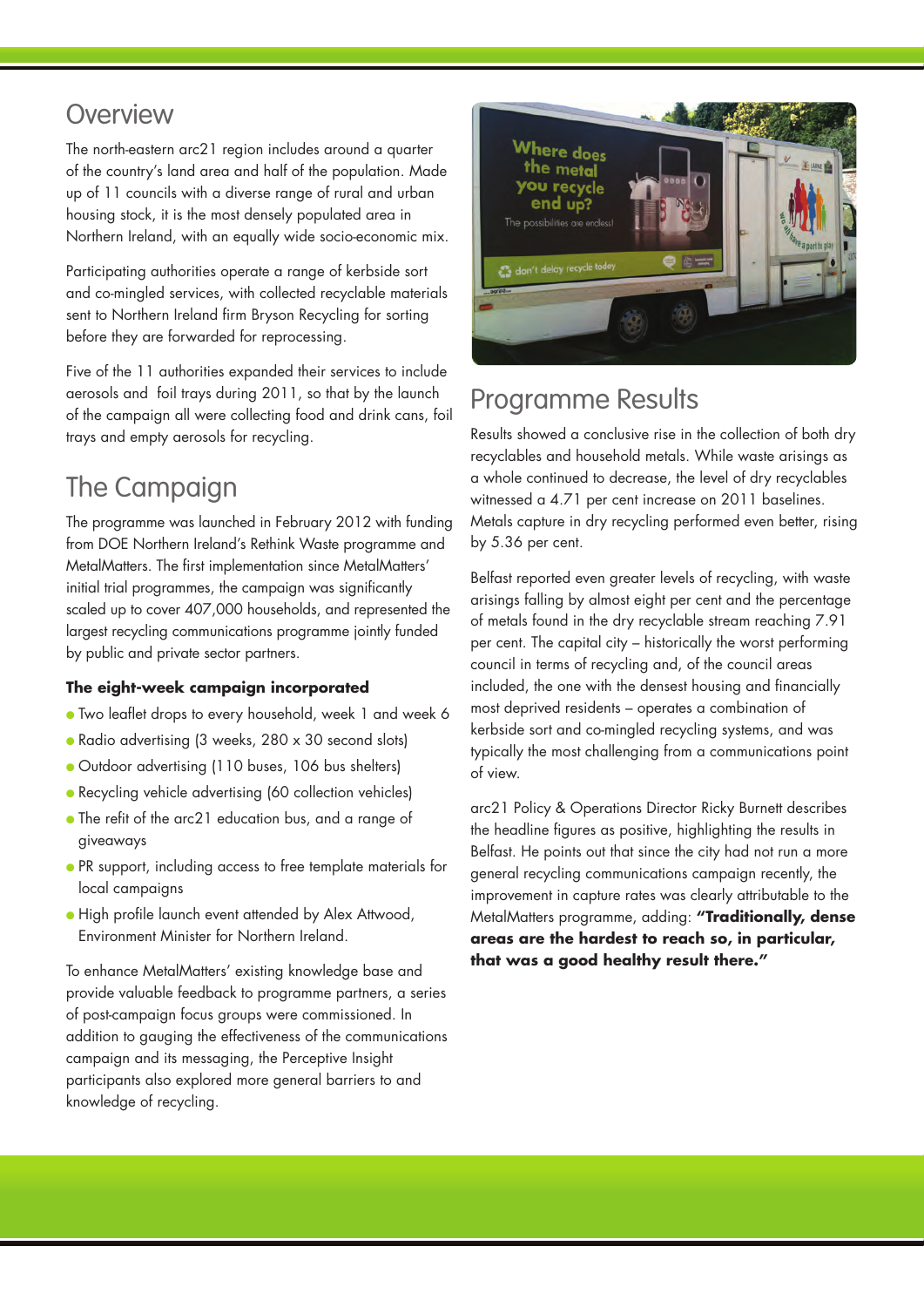## Post-campaign research:

Initial discussions concluded that the leaflets in particular were eye catching and led to a better awareness of the range of metal materials that could be recycled and the cleaning and preparation needed to include metals in recycling collections.

The 'transformational' message, which emphasises the products manufactured from metals waste streams, was especially impactful. Participants felt that messages such as: 'Within as little as six weeks, the empty can you put into your recycling container could be back on the shelf as a new can of cola or a tin of beans', would have a real impact on the frequency of metal recycling.

All those taking part recognised the importance of recycling metals and the value associated with it, but many accepted that they could expand the range of products recycled at home. For example, none indicated that they could recycle aluminium wrapping foil, while aluminium trays and aerosols were recycled less frequently than food tins and drinks cans. The main barrier to recycling greater quantities of metals was the time taken to clean materials.

Overall, however, the message was positive – participants indicated that they were more inclined to recycle metal if they had better knowledge of the eventual outputs, and clearly liked the MetalMatters slogan, describing it as 'snappy'.



Belfast MetalMatters Results Tonnes Change Vs Base



# **MetalMatters**